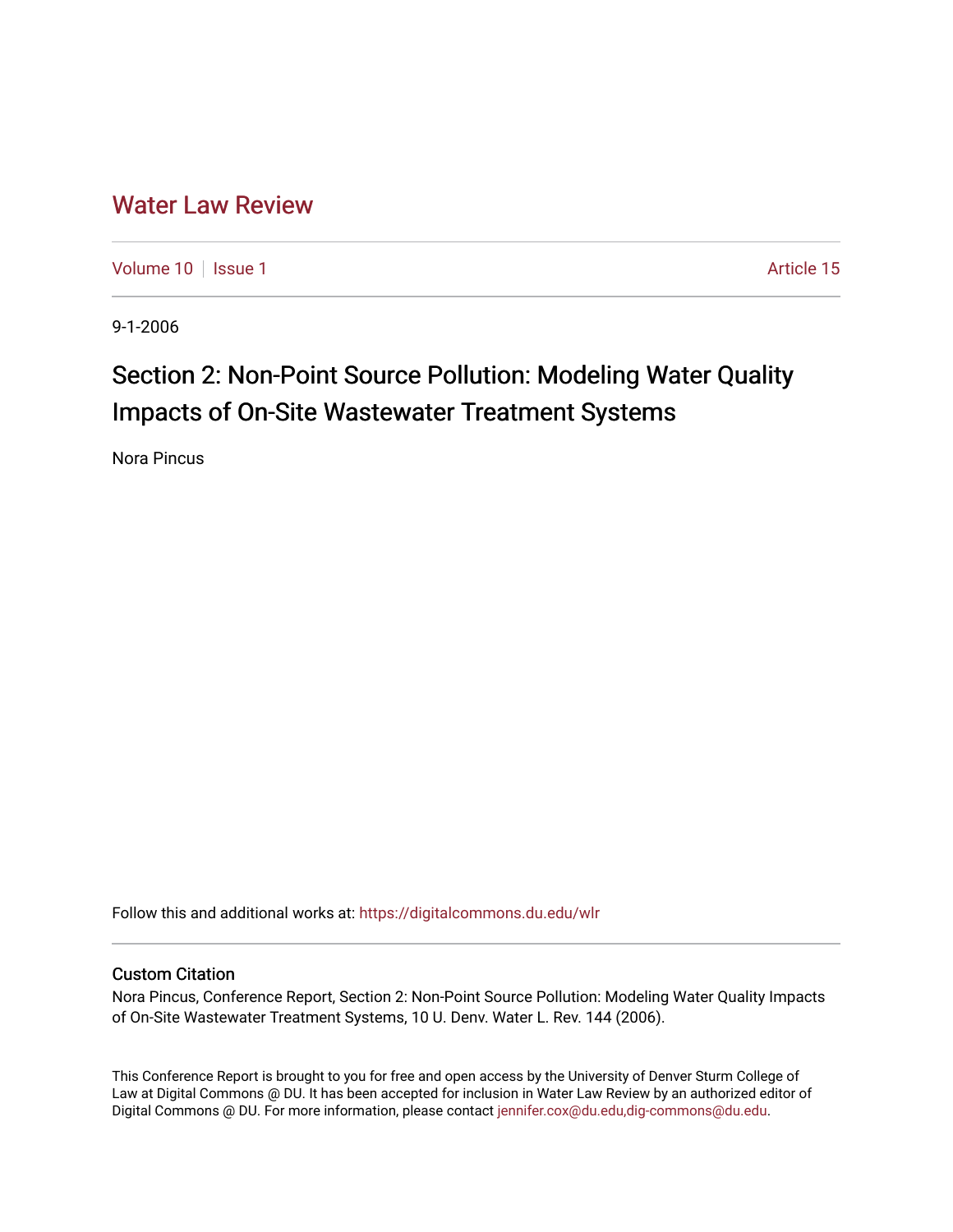### SECTION 2: NoN-POINT SOURCE POLLUTION: MODELING WATER QUALITY IMPACTS OF ON-SITE WASTEWATER TREATMENT SYSTEMS

Dr. Mengistu Geza of the Colorado School of Mines, gave a presentation about a new computer modeling program that he has been working with to model water quality impacts of on-site wastewater treatment systems, typically seen in septic tanks in rural communities. The modeling program, called the Watershed Analysis Risk Management Framework ("WARMF"), differs from other modeling systems in that it takes into account pollution created by on-site wastewater treatment systems; other programs typically ignore this source of pollution.

On-site wastewater treatment systems serve about twenty-five percent of the population of the Unites States, and nationally treat fifteen billion liters of wastewater daily. These systems treat wastewater at the site of the use, either through a septic tank or a septic tank and media filters such as sand, before delivering the treated water into the soil and, subsequently, into adjoining ground water systems. On-site wastewater treatment systems release various contaminants into water systems including: organic contaminants, such as solvents, fuels, pharmaceuticals, and personal care products; inorganic contaminants, such as nitrates, phosphates, and metals; and microbial contaminants such as viruses, protozoa, and bacteria.

Most modeling systems ignore these inputs and instead focus on meteorological conditions, managed flows, point source pollution and watershed characteristics, such as land use and soil layers. However, while WARMF takes these inputs into account, it also accounts for pollution created by on-site wastewater treatment systems, thereby providing a more comprehensive model of contaminant pollution in waters. WARMF consists of five modules, all of which allow for inputs at various stages during the development of the model: (1) engineering, (2) knowledge, (3) data, (4) TMDL, and (5) consensus. In the engineering module, the user inputs different land use practices, conversion of septic systems to sewer systems, and application of best management practices. In the knowledge module, the user can store data on laws, regulations, and case studies, as well as cost benefit information. In the data module, the user inputs time series information, such as diurnal and seasonal flows. The TMDL module calculates TMDLs based on water quality criteria and whether pollution is either point or nonpoint source. The consensus module allows stakeholders to participate in the decision-making and modeling processes.

Additionally, WARMF has the capability to account for nutrient removal achieved by on-site wastewater treatment systems to evaluate the efficiency of such wastewater treatment systems in comparison with wastewater treatment plants. This information will allow communities primarily served by on-site wastewater treatment systems to more effectively analyze their need to convert to wastewater treatment plants.